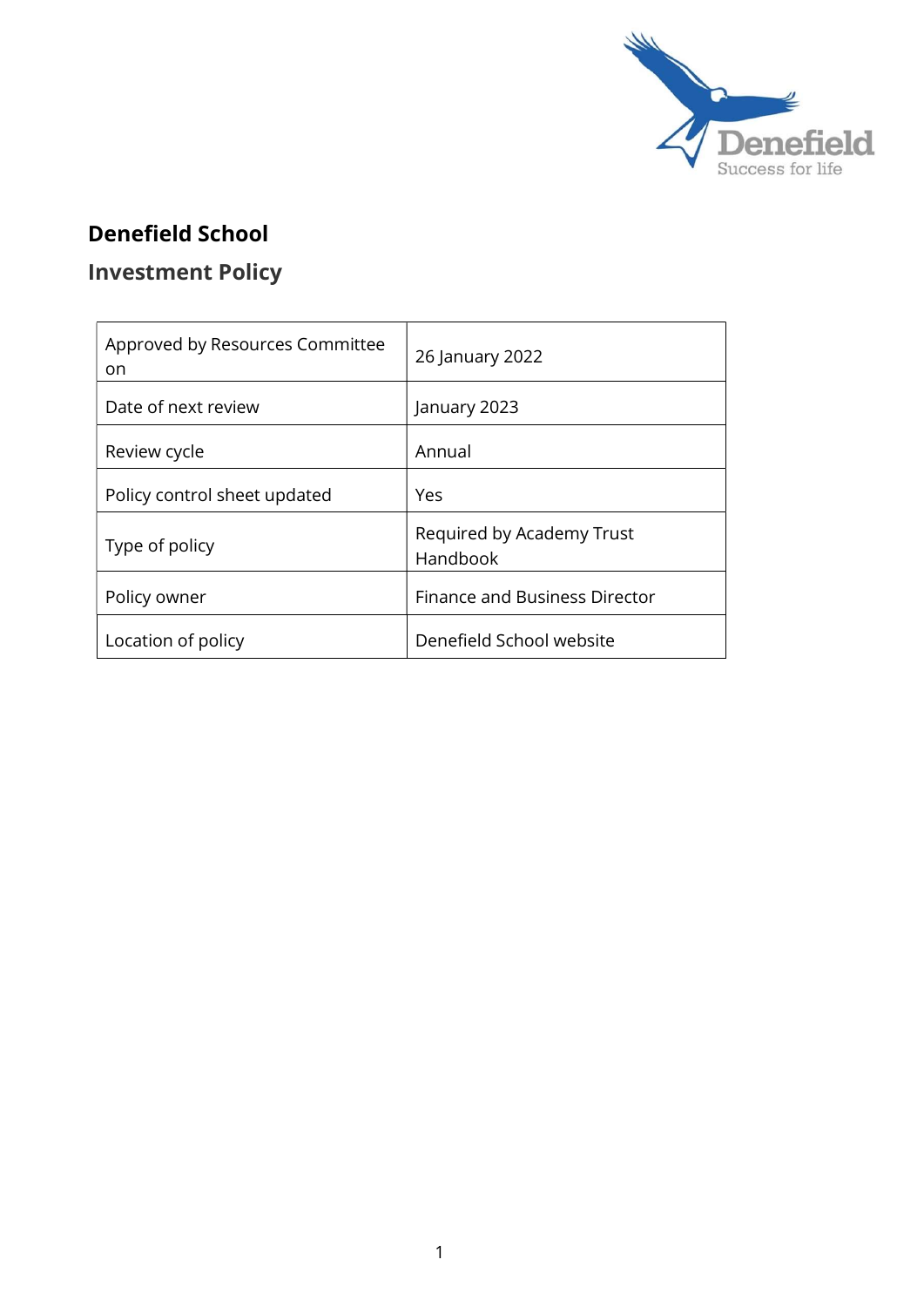

### Investment Policy

#### Purpose and scope

This policy sets out the processes by which the School can invest funds that are surplus to dayto-day operational requirements, and ensures that investment risk is properly and prudently managed. It aims to ensure that:

- Denefield School funds are used in compliance with the School's powers to invest as set out in Charity Commission Guidance<sup>1</sup>, its Articles of Association, its funding agreement and the Academy Trust Handbook<sup>2</sup>;
- The School's funds are used judiciously, in a way that commands broad public support and achieves value for money;
- Trustees fulfil their duties and responsibilities as charitable trustees and company directors.

In doing so, Trustees must:

- Set investment objectives and regularly review investments
- Consider the level of liquid cash required to be held within current accounts
- Approve the type of products that the School can invest in
- Define processes to manage and make investment decisions.

#### Roles and responsibilities

Trustees delegate the day-to-day responsibility of managing and implementing the investment policy to the Resources Committee to ensure investments are managed in accordance with this policy and that investment risk is properly managed. The Resources Committee is responsible for:

- monitoring how the School's investments are performing and
- controlling and tracking financial exposure;

The Finance and Business Director (FBD) is responsible for producing reliable cash flow forecasts as a basis for making investment decisions that comply with this Policy. Investment decisions will be countersigned by the Head Teacher.

#### **Objectives**

To identify a level of funds that can be placed on deposit to generate additional interest income for the School in order to support its on-going charitable objectives. Any investment decisions

<sup>&</sup>lt;sup>1</sup> CC14 Charities and investment matters: A guide for trustees

<sup>&</sup>lt;sup>2</sup> The Academy Trust Handbook (section 2.25 and 2.26) states that academies are required to have an investment policy to manage, control and track their financial exposure; and to ensure value for money.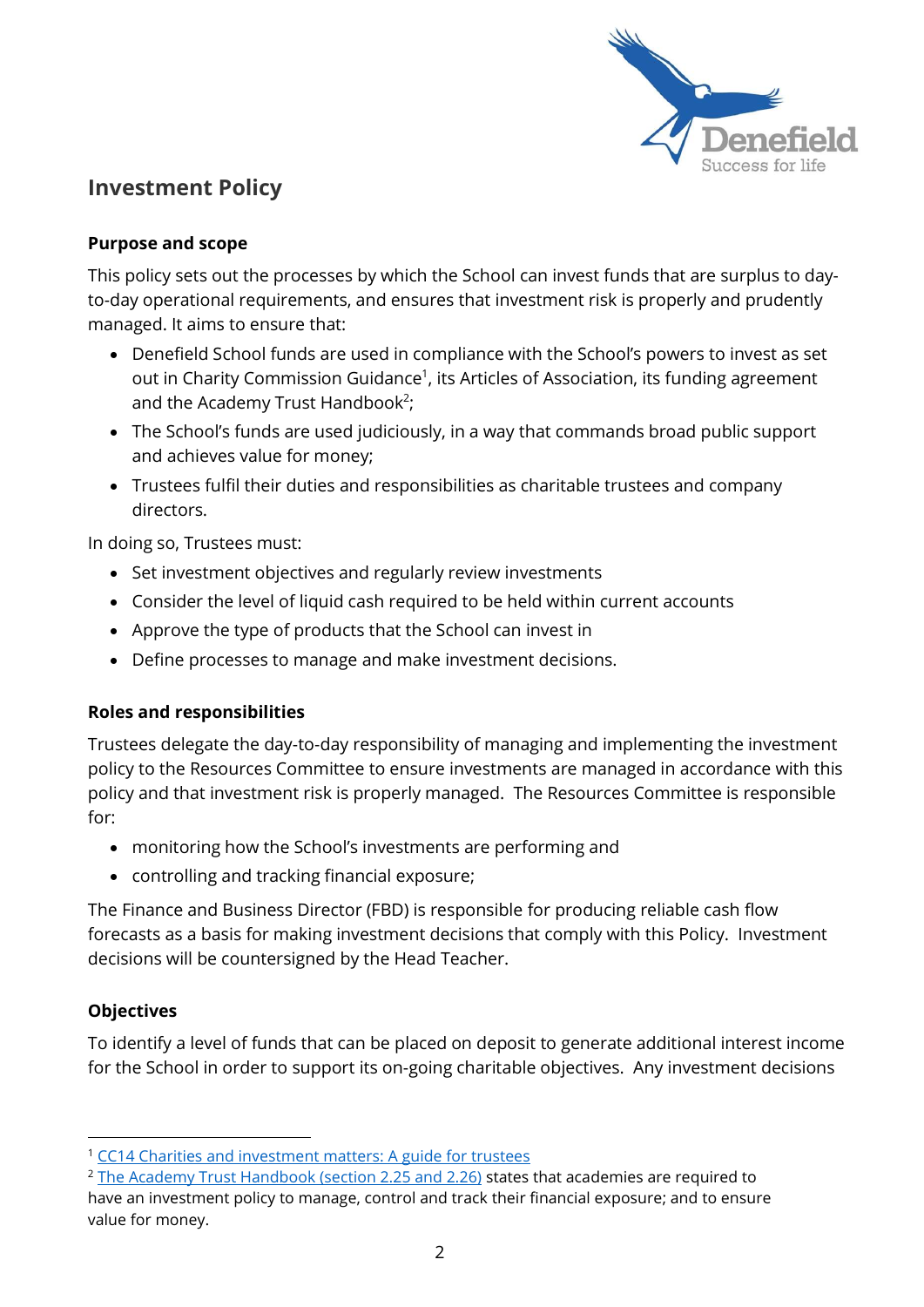must be supported by a cashflow forecast that reduces the risk of the School not having the liquidity required to carry out its day-to-day activities.

#### Investment Principles

When considering whether to make an investment, the FBD will:

- Act within the School's powers to invest
- Exercise caution reducing risk and ensuring that the School acts with integrity;
- Ensure that security of funds takes precedence over revenue maximisation; and
- Ensure that all investment decisions are in the best interests of the School and command broad public support.

Prior approval from the Education and Skills Funding Agency will be sought for investment transactions that are novel or contentious<sup>3</sup>.

#### Risk

Following the Banking Crisis in 2008, the Bank of England have implemented changes to stress testing and capital requirements of UK Financial Conduct Authority registered banks to ensure the stability of the UK banking system. As such, Denefield will only make deposits with banks or building societies with a UK banking licence and regulated by the Financial Conduct Authority.

In making investment decisions, consideration will be given to the Financial Services Compensation Scheme protection arrangements which protect only the first £85,000 of an investment with a single institution but, for practical reasons, investments do not have to be limited to this maximum.

#### Assessing liquidity

The School will ensure that a sufficient balance must be held across accounts with instant access so that its financial commitments can be met without the risk of the current account going overdrawn. It should also allow enough flexibility to deal with reasonable, one-off events should they occur.

The School's cash flow forecasts will dictate how much is available for investment and for how long. The cashflow forecasts should be reviewed monthly.

Our aim is to ensure funds in the School's current account do not fall below £200k at any time.

#### Investment Products

Unless there is a clear rationale for longer-term investment that would benefit the School, surplus funds will only be invested in a mixture of low-risk interest-bearing accounts and money market facilities where the capital is not placed at risk and where the interest rate is higher than any banking charges due. These include:

- Overnight (instant access)
- Notice accounts (typically from 30-days to 100+ days)

 $^3$  Novel transactions are those of which the School has no experience, or are outside the range of its normal business activity. Contentious transactions are those which might give rise to criticism of the trust by Parliament, the publi, and the media.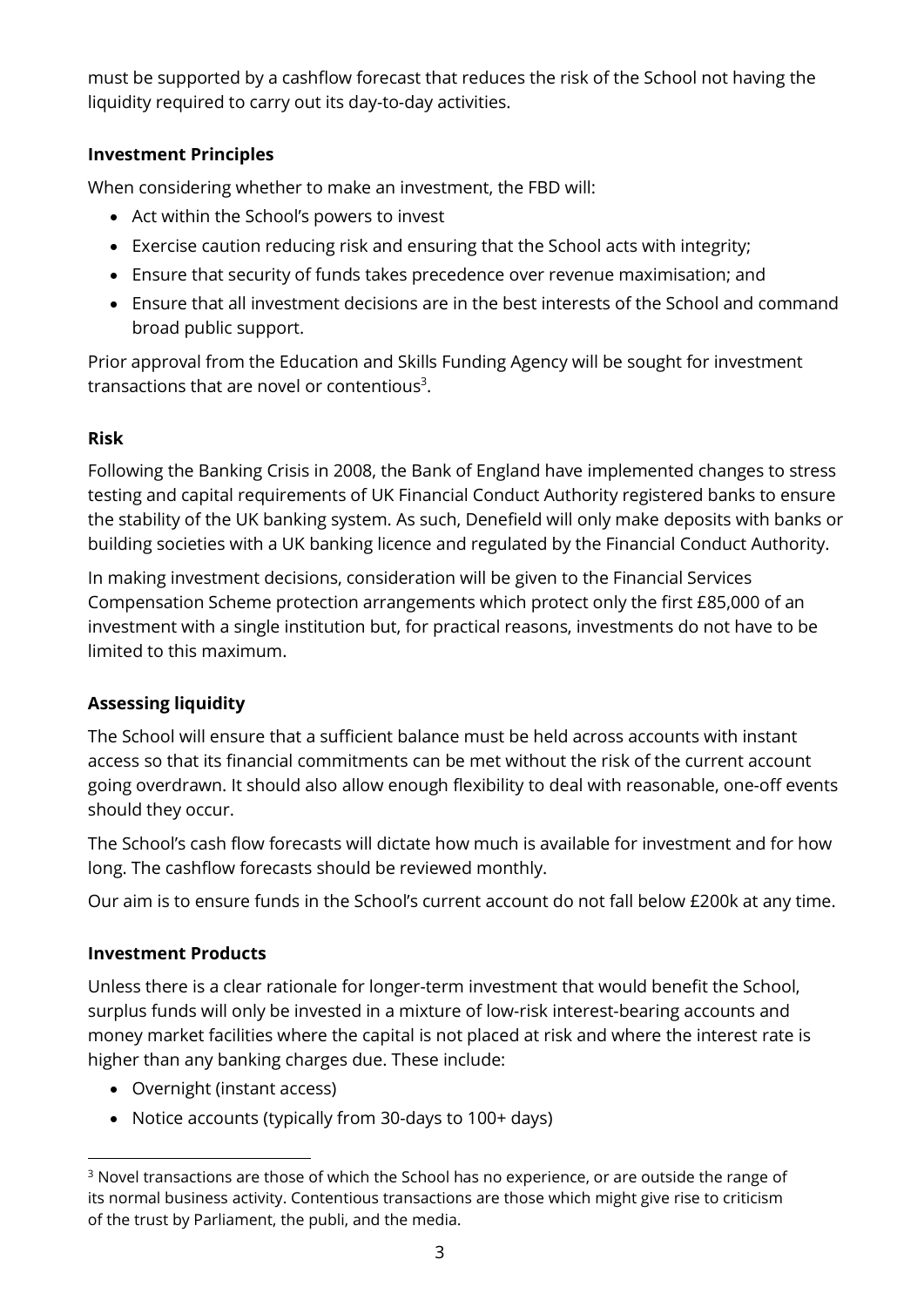- Fixed term deposits (typically from 1-month to 12-months)
- ongoing deposit accounts with a withdrawal notice of no more than 12 weeks.
- Investments should not exceed 12-months in term.

With the approval of the Resources Committee, the School may use investment platforms such as Insignis to facilitate investment transactions that comply with this policy.

The School will not invest in stocks and shares or other higher risk investment products where the value of the original investment is not protected.

Higher risk investments will only be made, if at all, after obtaining such advice from a financial expert as the Trustees consider necessary and having regard to the suitability of investments and the need for diversification.

#### Procedures

Before any funds are invested, the FBD will use an investment authorisation form (attached at appendix 1) to get approval from the Head Teacher for a specific investment.

Funds, and any interest earned on those funds, will be automatically reinvested unless money is required for immediate or anticipated expenditure.

#### Monitoring and reporting

The FBD will report investments held and the performance of investments to the Resources Committee for review at least quarterly. The reporting should include:

- Funds invested
- Maturity dates
- Interest rates
- Current market rates
- Returns achieved against expected performance
- Latest cash flows showing 12-month liquidity requirements
- Recommendations for future investments.

#### Review:

Trustees will review the Investment Policy annually.

#### Links with other policies

This investment policy links with our policies on

Financial Management Policy and procedures